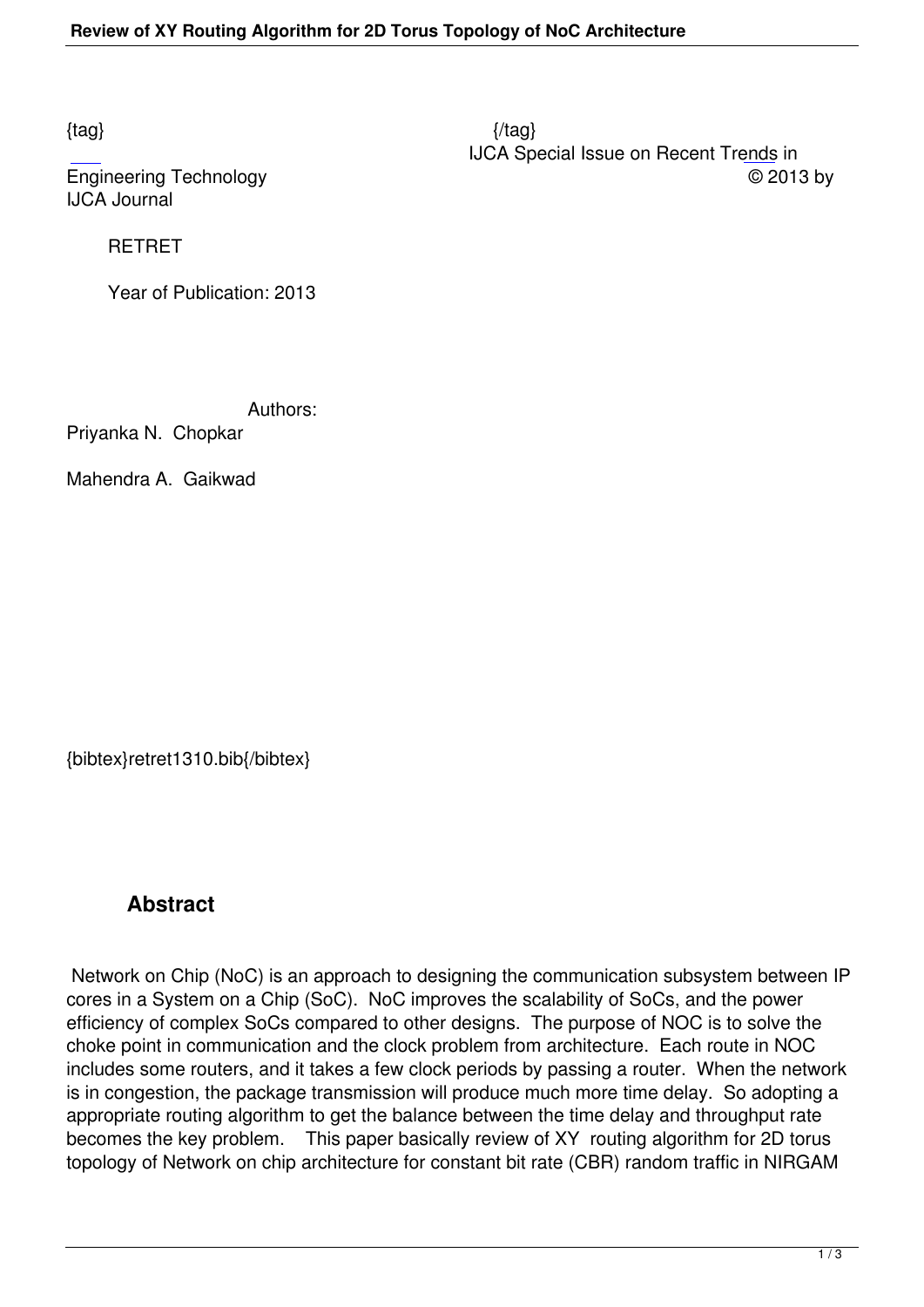simulator to reduce the average latency per packet and increase average throughput.

## **Refer**

## **ences**

Jin-xiang Wang, Fang-fa Fu, Tian-Sheng Zhang & Yu-Ping Chen, & quot; A Small-Granularity Solution on Fault Tolerant in 2D-Mesh Network-on-Chip", IEEE, 2010, pp. 382-384.

Hamed S. Kia and Cristinel Ababei, & quot; A new Fault tolerant and Congestion-aware Adaptive Routing Algorithm for Regular Networks-on-Chip", IEEE, 2011,pp. 2465-2472.

Ruizhe Wu, Yi Wang & Dan Zhao, & quot; A Low Cost Deadlock-free Design of Minimal-Table Rerouted XY-Routing for Irregular Wireless NOCs", 2010, Fourth ACM/IEEE International Symposium on Networks-on-Chip, pp. 199 – 206.

Mohsen Nickray, Masood Dehyadgari & Ali Afzali- kusha, " Adaptive Routing Using Context-Aware Agents for Networks on Chips & quot;, IEEE, 2009, pp. 1-6.

- Masood Dehyadgari, Mohsen Nickray, Ali Afzali-kusha, Zainalabein

Navabi, & quot; Evaluation of Pseudo Adaptive XY Routing Using an Object Oriented Model for NOC", IEEE, 2005, pp. 204-206.

Manas Kumar Puthal, Virendra Singh, M. S. Gaur, Vijay Laxmi, " C-Routing: An Adaptive Hierarchical NoC Routing Methodology", 2011, IEEE/IFIP 19th International Conference on VLSI and System on Chip, pp. 392 – 397.

Shu Yan Jiang, Hao Liang, Shuo Li, Yong Le Xie, " A Test Method of Interconnection Online Detection of NoC Based on 2D Torus Topology&quot:, IEEE, 2011, pp. 183 – 187.

- Yang Quansheng, Wu Zhekai, & quot; An Improved Mesh Topology and Its Routing Algorithm for NoC", IEEE, 2010, pp. 1-4.

A. H. Borhani, A. Movaghar, R. G. Cole, " A New Deterministic Fault Tolerant Wormhole Routing Strategy For k-ary 2-cubes & quot:, IEEE, 2010, pp.  $1 - 7$ .

Xiaoqiang Yang, Huimin Du, Jungang Han, " A Node Coding and the Improved Routing Algorithm in Torus Topology", IEEE, 2008, pp. 443 - 447.

Slavisa Jovanovic, Camel Tanougast, Serge Weber, Christophe Bobda, "A New Deadlock-Free Fault-Tolerant Routing Algorithm For NoC Interconnections&quot:, IEEE, 2009, pp. 326 – 331.

Xiaohang Wang, Mei Yang, Yingtao Jiang, Peng Liu, " Efficient Multicasting Scheme for Irregular Mesh-Based NoCs", IEEE, 2010, pp. 384 - 387.

 - Mehrdad Seyrafi, Arghavan Asad, Amir Ehsani Zonouz, Reza Berangi, Mahmood Fathy, Mohsen Soryani, " A New Low Cost Fault Tolerant Solution for Mesh based NoCs" 2010 International Conference on Electronics and Information Engineering (ICEIE 2010), pp. V2-207 - V2-213.

Yonghui Li, HuaxiGu, " XY-Turn Model for Deadlock Free Routing in Honeycomb Networks on Chip", IEEE, 2009, pp. 900 – 903.

Wang Zhang, Ligang Hou, Jinhui Wang, Shuqin Geng & Wuchen Wu, & quot; Comparison Research between XY and Odd-Even Routing Algorithm of a 2-Dimension 3X3 Mesh Topology Network-on-Chip", IEEE, 2009, global congress on intelligent systems, pp. 329-333.